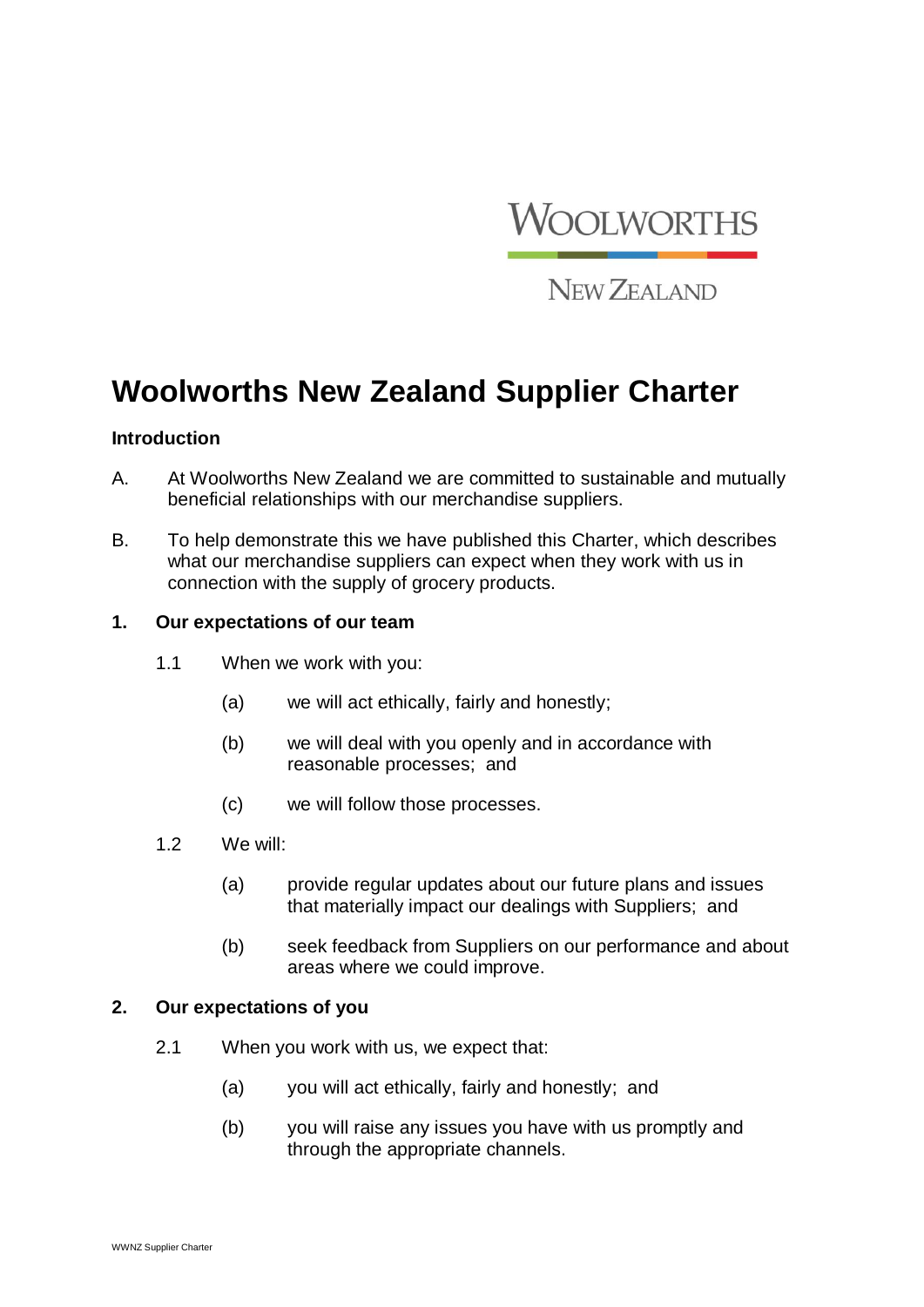# **3. Terms of Trade**

- 3.1 We will provide you with a signed copy of our Terms of Trade.
- 3.2 We will provide you with a copy of, or access to, our Terms of Trade with you on request.
- 3.3 If we want to make changes to the Terms of Trade (either generally or relating specifically to you) then, subject to the specific provisions of those Terms of Trade, we will:
	- (a) if the changes are material, seek feedback from relevant Suppliers about them; and
	- (b) give reasonable notice of the proposed changes.

# **4. Product ranging and de-listing**

- 4.1 If we plan to carry out a range review we will inform you of this and will provide you with details of the applicable ranging criteria.
- 4.2 If you make a request that we range a new grocery product proposed by you, we will provide you with details of the applicable ranging criteria.
- 4.3 If we decide not to range a new grocery product proposed by you, or to de-list any of your grocery products, we will:
	- (a) base that decision on the applicable ranging criteria; and
	- (b) provide you reasonable notice of this and will give you the reasons for our decision.
- 4.4 If you ask us to, we will have a senior manager review a decision we make regarding the ranging of your grocery products.

## **5. Dispute resolution**

- 5.1 We will do our best to resolve any dispute about whether a member of the Woolworths New Zealand Group has acted inconsistently with its commitments under this Charter (a **Dispute**) promptly.
- 5.2 We will make the process described in this clause 5 (the **Dispute Process**) available to allow Disputes to be brought to the attention of a senior manager for internal review and resolution.
- 5.3 If you use the Dispute Process you will not be prejudiced because of it. However, to ensure the Dispute Process is used for its intended purpose: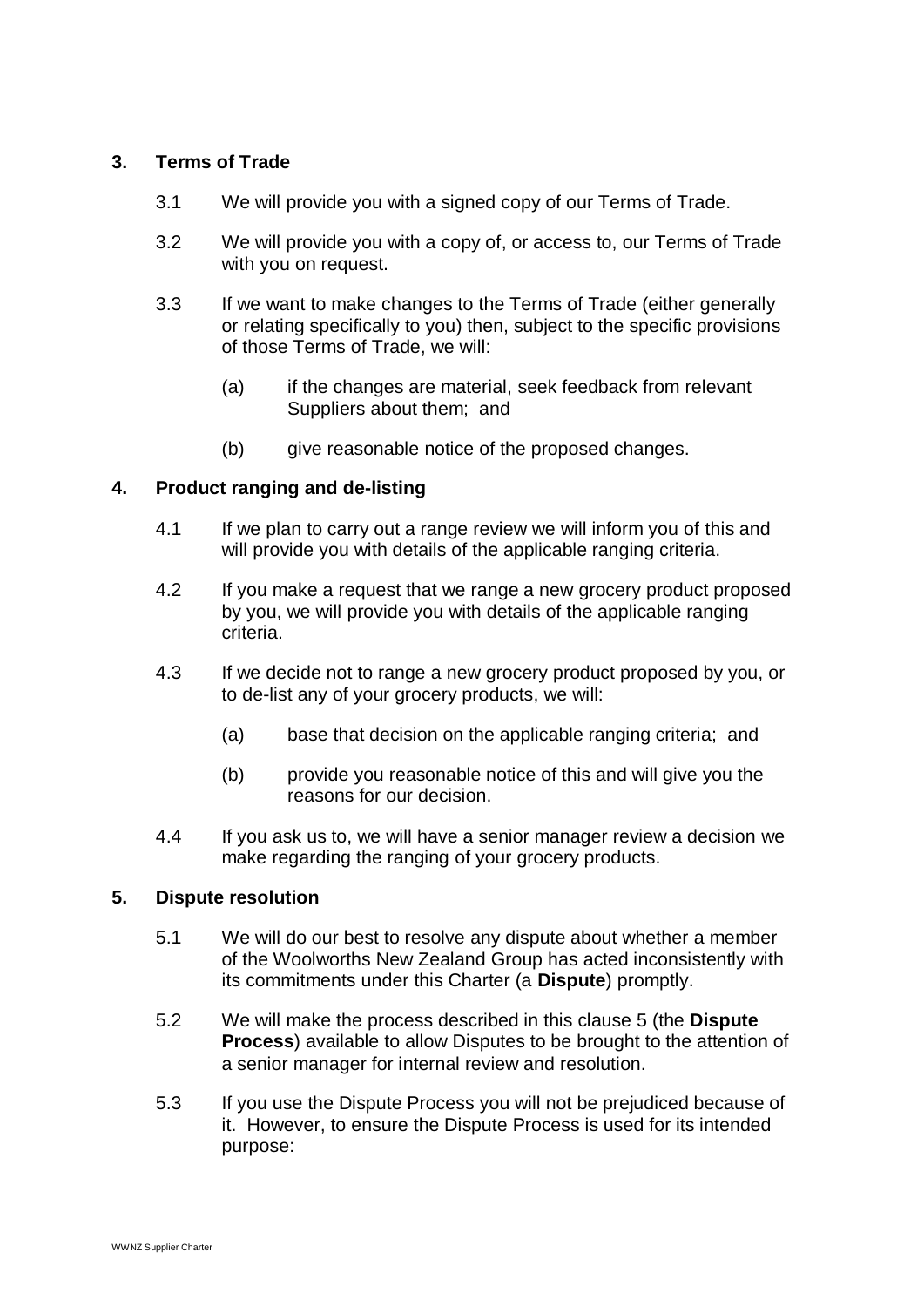- (a) the Dispute must be raised in good faith; and
- (b) you must have first tried to resolve the Dispute with your category team at Woolworths New Zealand.
- 5.4 If you have met the requirements above, you may refer your Dispute to us by contacting us in writing or by email at the following address:

The Managing Director Woolworths New Zealand Limited Private Bag 93306 Otahuhu Auckland 1640

managingdirector@woolworthsnz.co.nz

You must provide your full name and contact details when you do this.

- 5.5 When you refer your Dispute to us you must also provide enough information to allow the Dispute to be investigated properly, including:
	- (a) a summary of the relevant facts;
	- (b) a history of events and any relevant dates;
	- (c) a copy of any relevant documents;
	- (d) a description of any loss you have suffered; and
	- (e) details of the resolution sought,

#### (the **Background Information**).

- 5.6 Once we have received your Dispute we will confirm this to you and will let you know which senior manager is reviewing the Dispute and any other members of our team who are involved (the **Woolworths New Zealand Reviewers**). In most cases this senior manager will be one of the following:
	- (a) the relevant Merchandise Manager;
	- (b) Woolworths New Zealand's General Manager Merchandise; or
	- (c) Woolworths New Zealand's Managing Director.

However, in some cases, depending on the subject matter of the Dispute, it may be necessary to involve another senior manager.

5.7 The Woolworths New Zealand Reviewers will consider the Background Information. You will be given an opportunity to meet the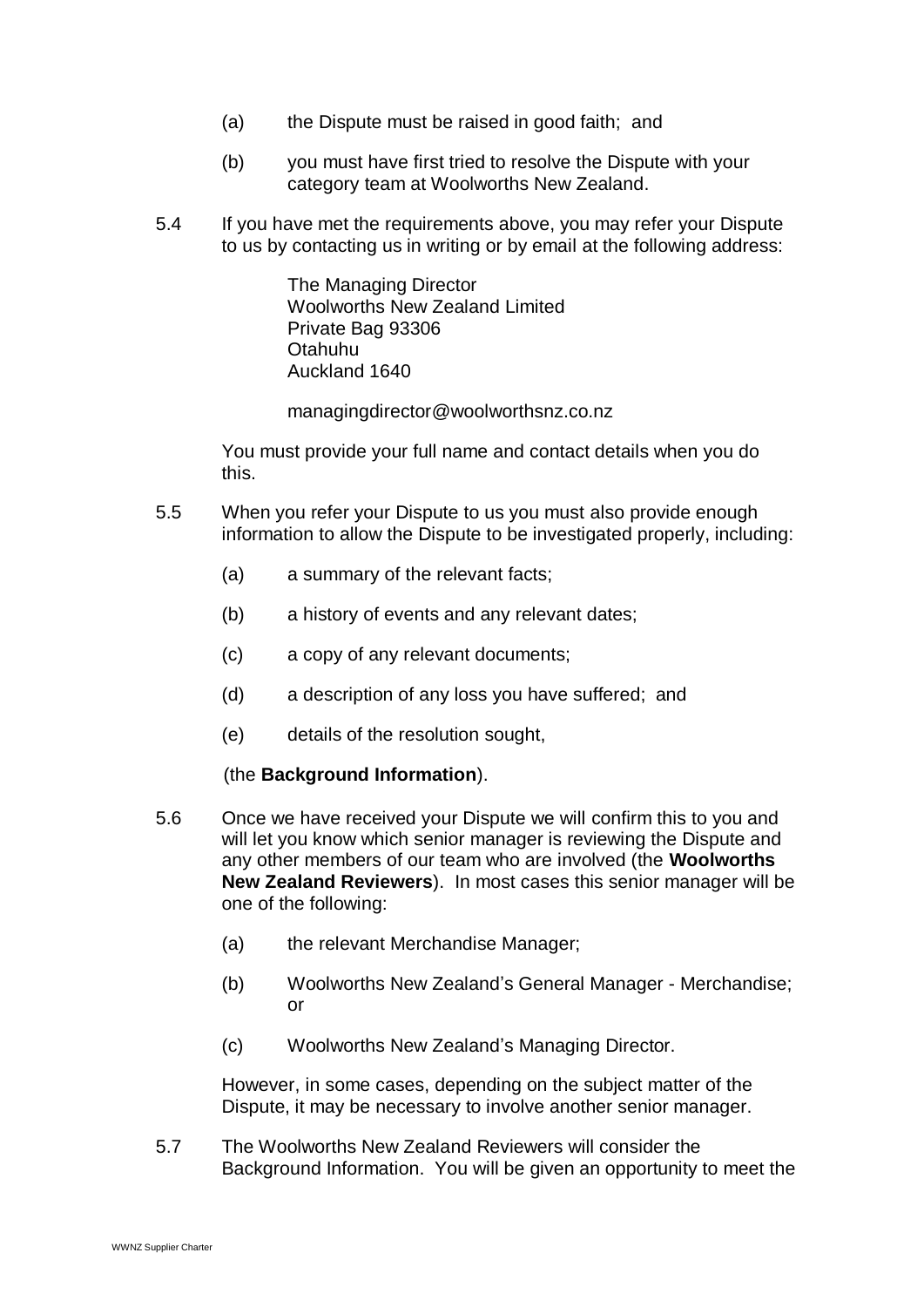Woolworths New Zealand Reviewers and make any other submissions you wish to make.

- 5.8 We will use our best efforts to resolve the Dispute within 14 days of you referring it to us. If we are not able to do this, we will let you know and tell you the reasons why. We will also give you an update of when we expect to be able to resolve the Dispute.
- 5.9 We expect that, if a Dispute arises, you will try to resolve it using the Dispute Process, but use of the Dispute Process will not:
	- (a) prevent you from raising any matter directly with any regulator or authority;
	- (b) prevent you from raising any matter under any applicable industry code;
	- (c) prevent you from using the Woolworths "Speak Up" service;
	- (d) prevent you from using any dispute resolution provisions included in the relevant Terms of Trade; and
	- (e) prevent you from commencing legal proceedings in relation to any matter.
- 5.10 Dispute resolution under the Dispute Process is not arbitration for the purposes of the Arbitration Act.

## **6. Small Suppliers**

- 6.1 We want to support Small Suppliers and acknowledge that, if they are unfamiliar with our processes, they may sometimes need some additional support and assistance. For this reason we will do our best to ensure:
	- (a) our category managers are aware of the need to assist Small Suppliers to understand our supplier on-boarding process;
	- (b) our Quality Assurance Team are aware of the need to assist Small Suppliers to understand our quality assurance processes;
	- (c) our Merchandise Centre of Excellence for Master Data is available to assist Small Suppliers with support and assistance.

## **7. Theft**

7.1 We will not require payments from you as compensation for loss of grocery products after we have taken possession of them arising from theft. This does not prevent us agreeing to or implementing measures to mitigate the risk and occurrence of theft.